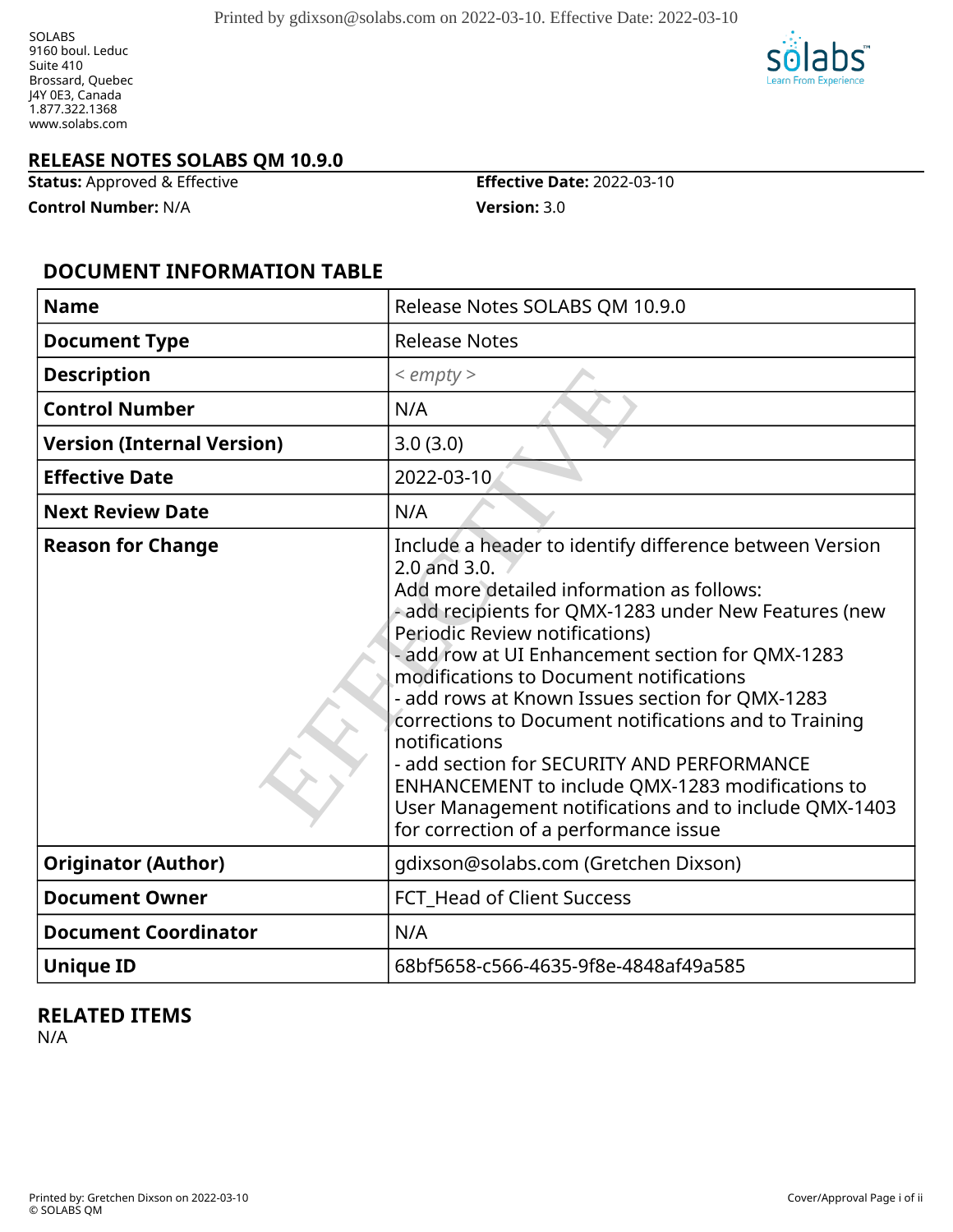

**Status:** Approved & Effective **Effective Date:** 2022-03-10

**Control Number:** N/A **Version:** 3.0

#### **APPROVAL TABLE**

| Status <sup>1</sup>                                                              | <b>Selected for Approval</b><br>username (Full Name), Title                | <b>Approved By</b><br>username<br>(Full Name) | <b>Meaning</b> | <b>Approval Date</b>                |
|----------------------------------------------------------------------------------|----------------------------------------------------------------------------|-----------------------------------------------|----------------|-------------------------------------|
| APP                                                                              | mboire@solabs.com (Martine Boire),<br>Head of Product & Quality Management | mboire@solabs.com<br>(Martine Boire)          | Approver       | 2022-03-10<br>14:14:51<br>UTC-05:00 |
| APP                                                                              | emoore@solabs.com (Ericka Moore),<br><b>Head of Client Success</b>         | emoore@solabs.com<br>(Ericka Moore)           | Approver       | 2022-03-10<br>15:57:20<br>UTC-05:00 |
| $1$ Legend:<br>NS: Not Started<br>APP: Approved<br>REJ: Rejected<br>STO: Stopped | AWA: Awaiting Approval                                                     |                                               |                |                                     |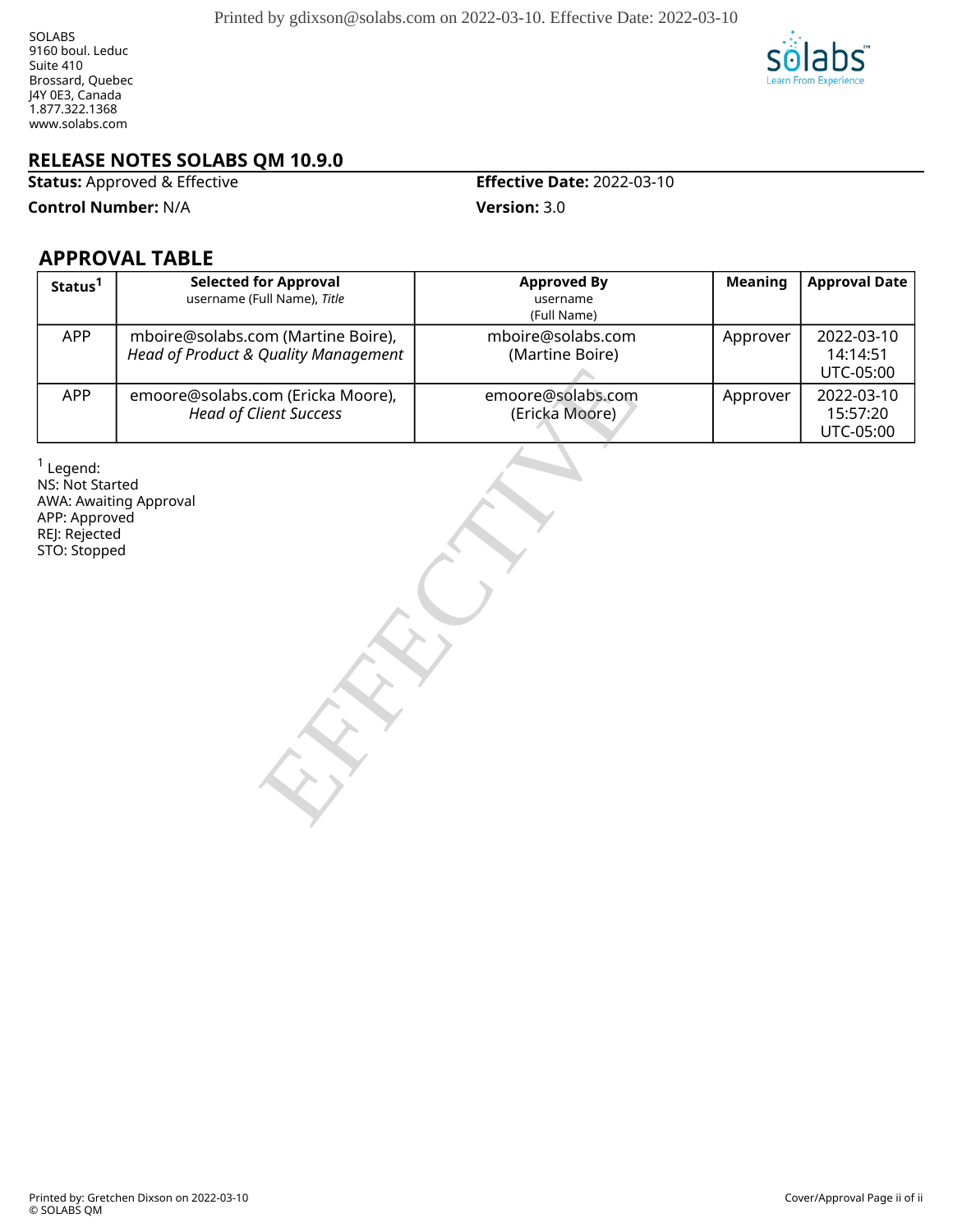Release Notes Status: FINAL with Version 2.0 for the October 2021 Release of 10.9.0

Version 3.0 includes the following additional information:

- Information for QMX-1283, related to modifications or corrections for Email Notifications. Version 2.0 included only the new Email Notification for the Document Periodic Reviews (under NEW FEATURE)
- Add QMX-1403

| <b>Internal</b><br><b>Tracking</b><br>(Ticket No.) | Area(s)<br>Impacted | <b>WHAT</b> is new?                                                                                                                                                                                                                                                                                                                                                                                                                                                                                                                                                                                 | WHY?                                                                                                                                                                                |
|----------------------------------------------------|---------------------|-----------------------------------------------------------------------------------------------------------------------------------------------------------------------------------------------------------------------------------------------------------------------------------------------------------------------------------------------------------------------------------------------------------------------------------------------------------------------------------------------------------------------------------------------------------------------------------------------------|-------------------------------------------------------------------------------------------------------------------------------------------------------------------------------------|
|                                                    |                     | CATEGORY: UI ENHANCEMENTS / ENHANCED USER EXPERIENCE                                                                                                                                                                                                                                                                                                                                                                                                                                                                                                                                                |                                                                                                                                                                                     |
| QMX-1283                                           | Document            | The following email notifications will include<br>the Comments that are entered when the<br>document is rejected or when the cycle is<br>stopped:<br>Document Rejected During Approval<br>٠<br>Cycle<br>Document Rejected on your Behalf (as<br>$\bullet$<br>part of your Role)<br>Document Rejected on Your Behalf<br>Approval Cycle Stopped with Comments<br>Document Rejected During Retire Cycle<br>Document Retirement Rejected on Your<br>$\bullet$<br>Behalf (as part of your Role)<br>Document Retirement Rejected on Your<br>٠<br><b>Behalf</b><br>Retire Cycle Stopped with Comments<br>٠ | Recipients will be able to see the reason for the<br>rejection or for the stopped cycle right in the email<br>notification.                                                         |
| QMX-1374                                           | General             | Set the default view to "Outstanding" instead<br>of "This week/last week".                                                                                                                                                                                                                                                                                                                                                                                                                                                                                                                          | This will allow users to see all things pending for them,<br>no matter when they are due. If too many come up,<br>the other views can then be used to target tighter<br>timeframes. |

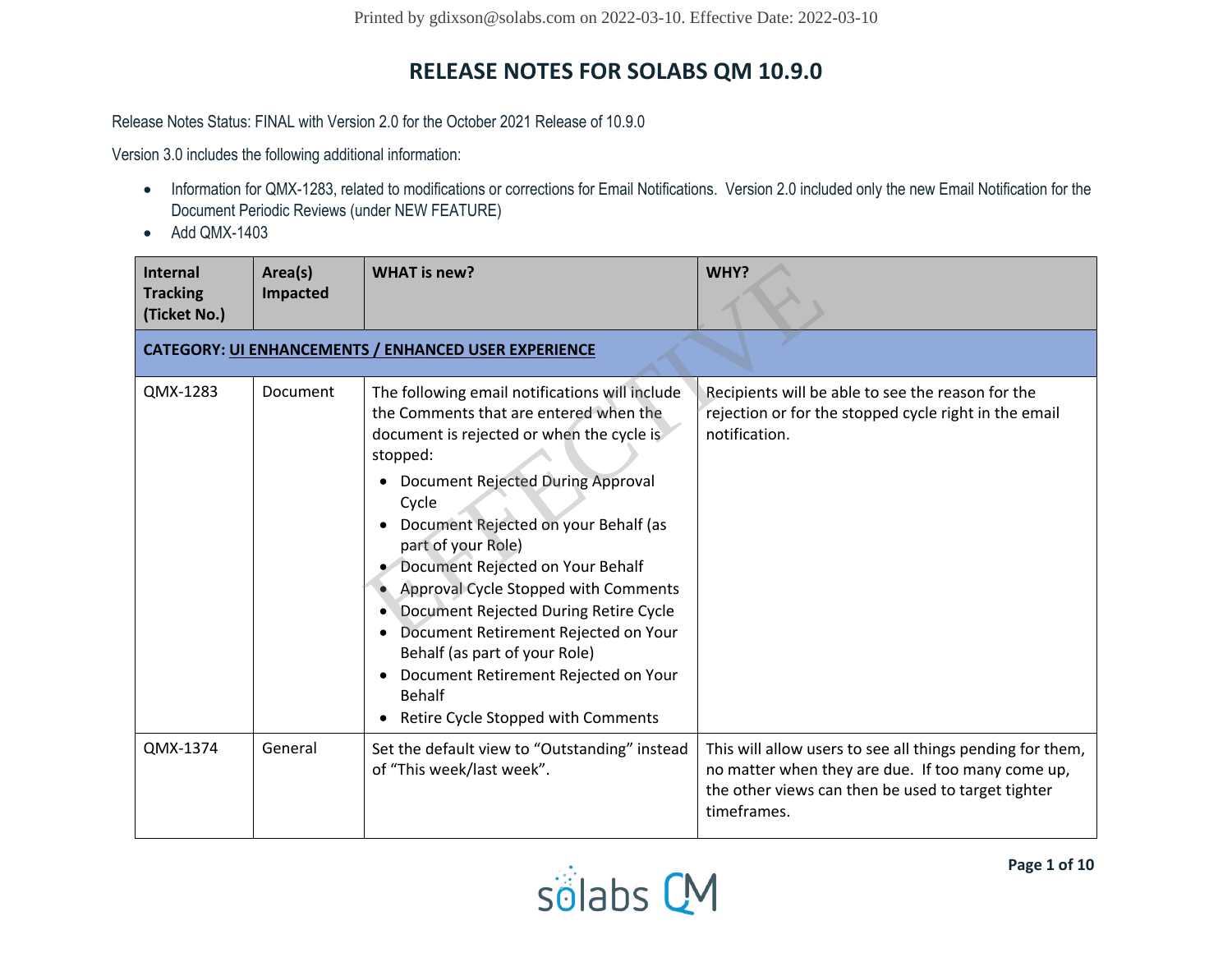| Internal<br><b>Tracking</b><br>(Ticket No.) | Area(s)<br>Impacted | <b>WHAT is new?</b>                                                                                                                                                                                                             | WHY?                                                                                                                                                                                                                                                                                                                                                                                                            |
|---------------------------------------------|---------------------|---------------------------------------------------------------------------------------------------------------------------------------------------------------------------------------------------------------------------------|-----------------------------------------------------------------------------------------------------------------------------------------------------------------------------------------------------------------------------------------------------------------------------------------------------------------------------------------------------------------------------------------------------------------|
| QMX-1389                                    | Training            | Some updates to the Training Activity Page<br>related to use of Questionmark OnDemand.                                                                                                                                          | Questionmark OnDemand is now part of the Training<br>Section for all clients who use it.                                                                                                                                                                                                                                                                                                                        |
| QMX-1394                                    | Document            | A "No file attached" option will hide the File<br>section of the document Authoring page if<br>there is intentionally no file attached as part<br>of the Document metadata.                                                     | It was always possible to process a "document"<br>without an attached file since it is useful for clients in<br>some situations where they are interested in capturing<br>other metadata only. This would be an issue if a file<br>unintentionally not attached. Adding the "No file<br>attached" option will result in a warning if a file is<br>missing and the "No file attached" option is not<br>selected. |
| QMX-1395                                    | Reports             | Update the SSRS Employee Training History<br>report to remove the need to search for<br>users by Department and to also be able to<br>select Deactivated users.                                                                 | This will make it easier to find and select Training<br>History Reports for users and to see Training History<br>for users who are deactivated or who have changed<br>departments.                                                                                                                                                                                                                              |
| QMX-1433                                    | Training            | Updated Training Activity page to add<br>support for use of embedded videos in<br><b>Training Activities.</b>                                                                                                                   | This will make it easier for videos to be linked to<br>Training Activities.                                                                                                                                                                                                                                                                                                                                     |
| QMX-1434                                    | General             | SOLABS Release Number will be displayed in<br>the user interface.                                                                                                                                                               | This will allow users to know which version of SOLABS<br>QM10 they are currently using.                                                                                                                                                                                                                                                                                                                         |
| <b>CATEGORY: NEW FEATURE</b>                |                     |                                                                                                                                                                                                                                 |                                                                                                                                                                                                                                                                                                                                                                                                                 |
| QMX-1283                                    | Document            | New email notification for Periodic Reviews<br>that are coming due and that are late.<br>Notifications will go to Originator, Document<br>Owner and Document Coordinator, where<br>defined as attributes for the Document Type. | Document Type settings include an option under<br>Effective Date section to define a default Periodic<br>Review Cycle and the number of months prior to the<br>due date when activity should be initiated, yet no<br>email notification was tied to those settings.                                                                                                                                             |

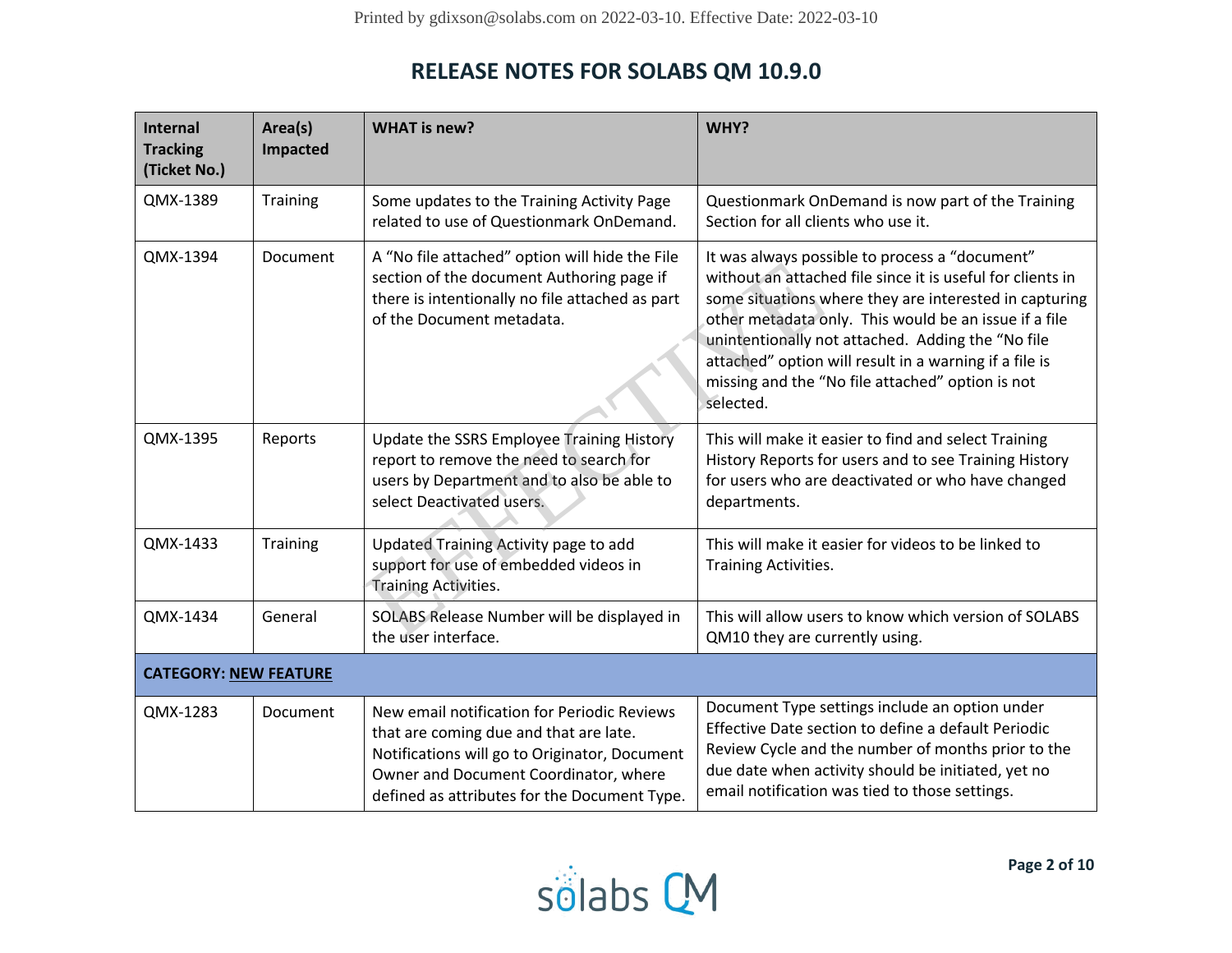| <b>Internal</b><br><b>Tracking</b><br>(Ticket No.) | Area(s)<br>Impacted           | <b>WHAT is new?</b>                                                                                                                                                                                           | WHY?                                                                                                                                                                                                                                                                                                                                                                                                                                                                                                                                                                                                                        |
|----------------------------------------------------|-------------------------------|---------------------------------------------------------------------------------------------------------------------------------------------------------------------------------------------------------------|-----------------------------------------------------------------------------------------------------------------------------------------------------------------------------------------------------------------------------------------------------------------------------------------------------------------------------------------------------------------------------------------------------------------------------------------------------------------------------------------------------------------------------------------------------------------------------------------------------------------------------|
| QMX-1301                                           | Training                      | The Questionmark OnDemand feature for<br>online assessments is now part of the<br>Training Section for all clients.                                                                                           | This feature was previously offered as an option, at an<br>additional cost. It will now be available when clients<br>choose to use the Training Section and for existing<br>clients who are already using the Training Section. This<br>is achieved through the use of a Shared instance<br>where each client can create assessments in their own<br>area. More on this<br>Clients who want to benefit from the full set of<br>features offered by Questionmark may still purchase<br>their own Questionmark instances and integrate those<br>on their own. In such cases clients have to deal direct<br>with Questionmark. |
| QMX-1432                                           | Document                      | When an Effective Date Delay is set for a<br>Document Type, it will be the default<br>selection when creating or modifying a<br>document.                                                                     | Effective Date Delays could be established for a<br>Document Type, and were displayed as an option on<br>the Authoring page but were not selected by default.<br>Unless authors remembered to change the Effective<br>Date selection, the Effective Date Delay would not be<br>applied.                                                                                                                                                                                                                                                                                                                                     |
| <b>CATEGORY: QM APPS</b>                           |                               |                                                                                                                                                                                                               |                                                                                                                                                                                                                                                                                                                                                                                                                                                                                                                                                                                                                             |
|                                                    |                               | Document Control Process P0007 V3.1.1 to V3.2.0                                                                                                                                                               |                                                                                                                                                                                                                                                                                                                                                                                                                                                                                                                                                                                                                             |
| SQP-4634                                           | <b>DOC Control</b><br>Process | When a new document is created through<br>the Document Control Process, set the<br>default values from the Document Type (if<br>any) for the Originator (Author), Document<br>Coordinator and Document Owner. | Continuous improvement.                                                                                                                                                                                                                                                                                                                                                                                                                                                                                                                                                                                                     |

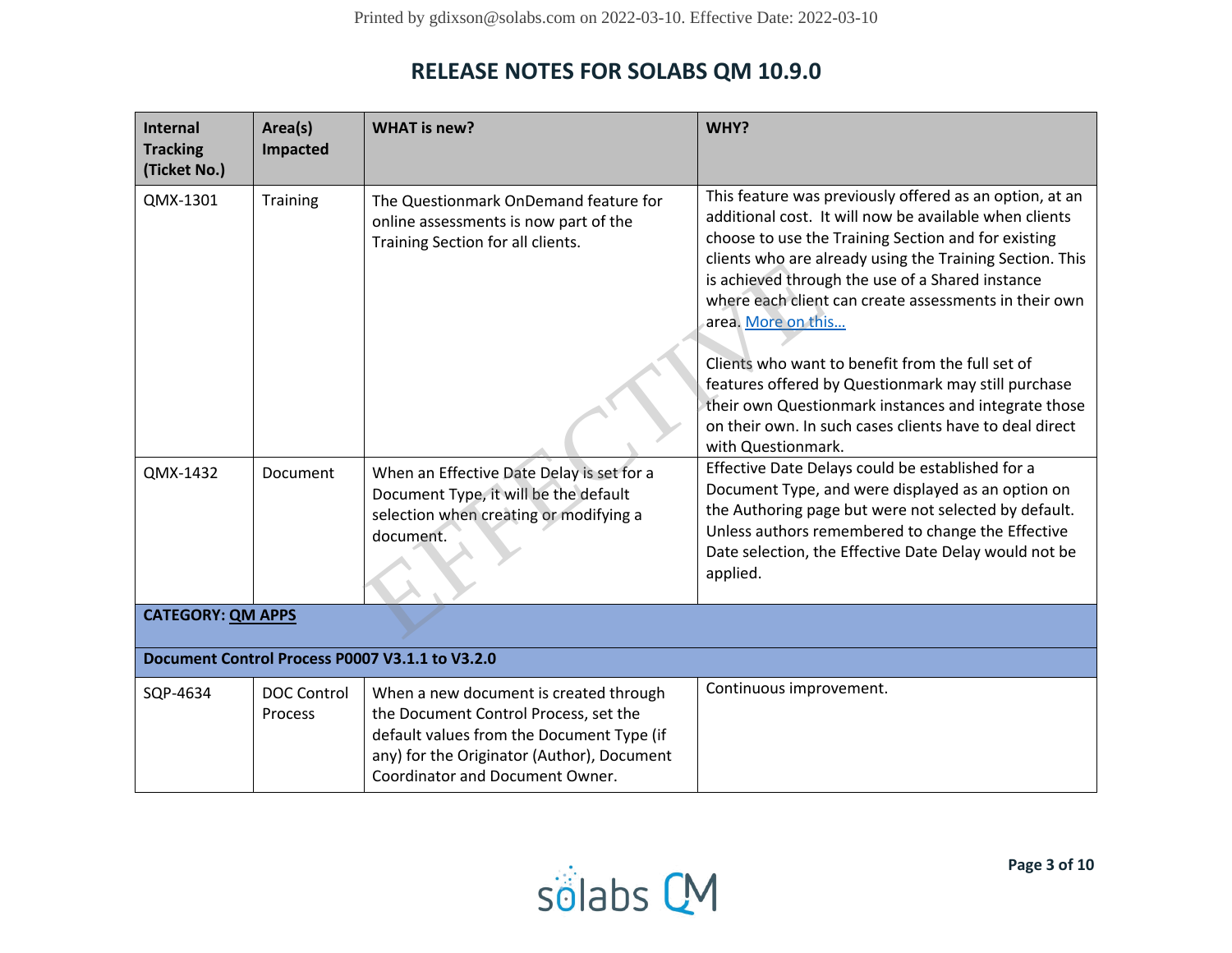| <b>Internal</b><br><b>Tracking</b><br>(Ticket No.)                                                           | Area(s)<br>Impacted           | <b>WHAT is new?</b>                                                                                                                                                                            | WHY?                                                                                                                                                                |
|--------------------------------------------------------------------------------------------------------------|-------------------------------|------------------------------------------------------------------------------------------------------------------------------------------------------------------------------------------------|---------------------------------------------------------------------------------------------------------------------------------------------------------------------|
| SQP-4881                                                                                                     | <b>DOC Control</b><br>Process | The Document Control Process will correctly<br>handle the situation where the document<br>linked as NEW or as a REVISION goes to a<br>status of Superseded while the process is still<br>open. | The process was stuck in Waiting, looking for the<br>original document version that was linked. The only<br>option was to put the process to a status of Cancelled. |
| SQP-5634                                                                                                     | <b>DOC Control</b><br>Process | Character limit for document Name field in<br>Step 1 for NEW documents is aligned with<br>character limit for the Name field in the<br>Document Section (256 characters).                      | To align with Document Section settings.                                                                                                                            |
| SQP-5636                                                                                                     | <b>DOC Control</b><br>Process | Allow the possibility to start a new Document<br>Control process to revise documents that are<br>Approved & Effective, even if they are part of<br>another open Document Control Process.      | This will allow initiation of requests for the next<br>revision of a document without waiting for the<br>ongoing process to be at a status of Completed.            |
| SQP-5693                                                                                                     | <b>DOC Control</b><br>Process | Correctly handle versioning of a document<br>linked in a DOC process even when it is<br>Superseded while the process is still opened.                                                          | The DOC Process would be stuck in Waiting<br>Document Approval if the document version<br>linked to the process became superseded.                                  |
| SQP-5804                                                                                                     | <b>DOC Control</b><br>Process | For a Document Control Process where Type<br>of Change = Revision, documents that have<br>been superseded by another document will<br>not be retrieved to choose from.                         | Documents superseded by another document would<br>be retrieved for selection when they shouldn't be.                                                                |
| <b>CATEGORY: QM APPS</b>                                                                                     |                               |                                                                                                                                                                                                |                                                                                                                                                                     |
| Audit Process P0044 V3.0.2 to V3.1.0 (Update)<br>Applies to existing clients having P0044 already installed. |                               |                                                                                                                                                                                                |                                                                                                                                                                     |
|                                                                                                              |                               |                                                                                                                                                                                                |                                                                                                                                                                     |
| SQP-5912                                                                                                     | Step 1                        | Allow the 'How will Audit be Conducted' field<br>to be customized with values from a<br>configurable Custom List.                                                                              | This mandatory field had only two set values of either<br>On Site or Questionnaire.                                                                                 |

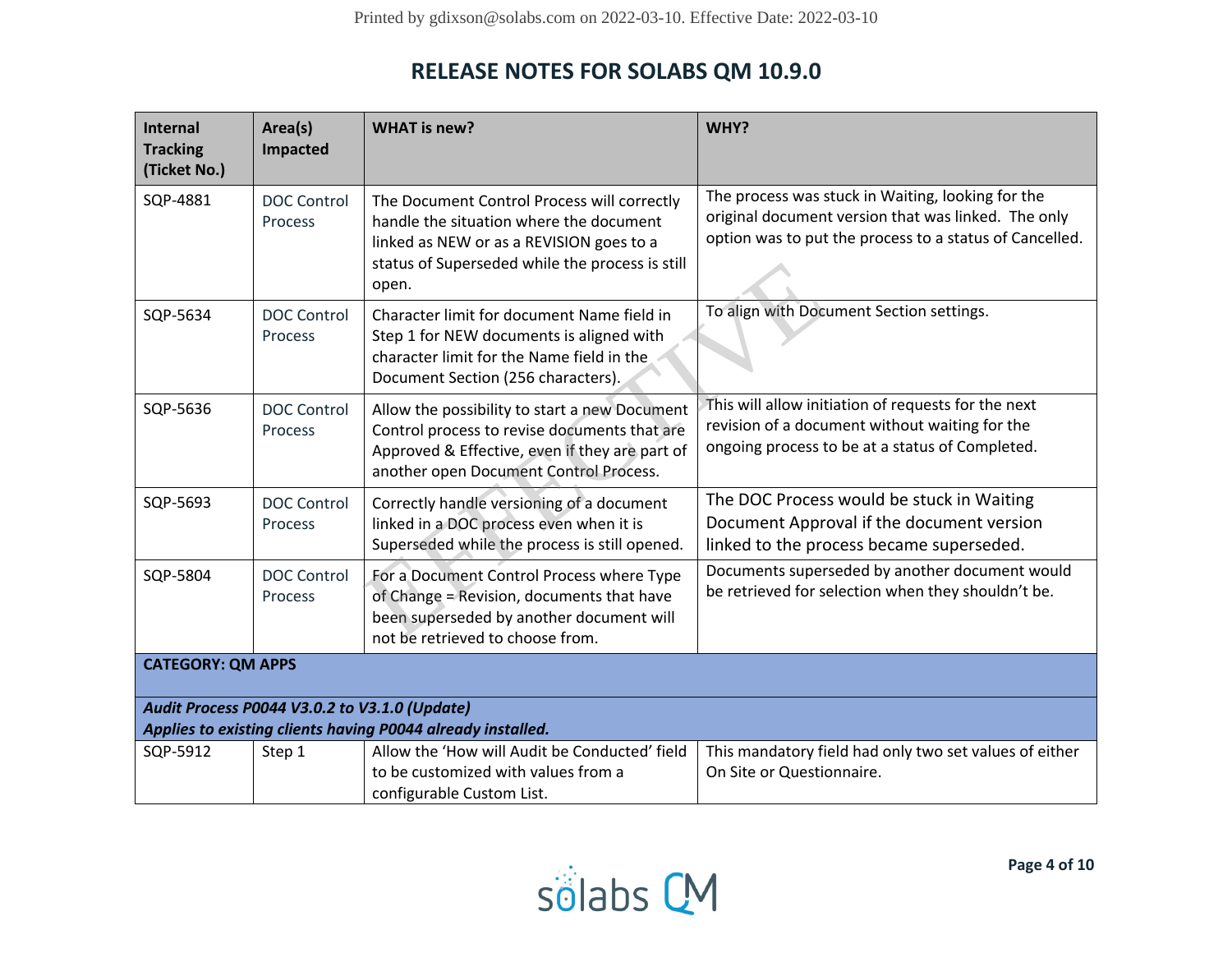| Internal<br><b>Tracking</b><br>(Ticket No.) | Area(s)<br>Impacted | <b>WHAT</b> is new?                                                                                                                                                            | WHY?                                                                                                                                 |
|---------------------------------------------|---------------------|--------------------------------------------------------------------------------------------------------------------------------------------------------------------------------|--------------------------------------------------------------------------------------------------------------------------------------|
| SQP-5913                                    | Step 1              | Active User lists will be displayed in<br>alphabetical order for the 'Audit Lead/Host'<br>field and the 'Team Members' field.                                                  | Continuous improvement; ease of use.                                                                                                 |
| SQP-5952                                    | Reports             | SSRS Statistics per Year Report will work as<br>defined.                                                                                                                       | It was not showing years after 2020 for selection.                                                                                   |
| SQP-5955                                    | Reports             | Correct the SSRS Step Listing Report to<br>correctly display the Currently With<br>parameter.                                                                                  | The value was displayed as N/A if the step was<br>executed for the second time.                                                      |
| SQP-5957                                    | Reports             | Update parameters for SSRS Reports to<br>include the Cancelled status.                                                                                                         | Continuous improvement.                                                                                                              |
| SQP-5958                                    | Reports             | Correct an issue with the SSRS Per Process<br>Step Report when using the "Select All"<br>option for the "Choose Department"<br>parameter.                                      | The Process Numbers would be duplicated in this<br>situation.                                                                        |
| SQP-5960                                    | Reports             | Changed © to Copr. in the footer on all the<br>reports.                                                                                                                        | To facilitate deployment of reports for SOLABS. The<br>symbol © causes an issue and requires manual<br>modifications.                |
| SQP-6041                                    | Reports             | New Macro-Enabled Report for the Audit<br>Process (P0044)                                                                                                                      | Continuous improvement.                                                                                                              |
| <b>CATEGORY: CORRECTION OF KNOWN ISSUES</b> |                     |                                                                                                                                                                                |                                                                                                                                      |
| QMX-366                                     | Training            | When a user has a failed result on a Training<br>Activity, it will remain assigned. The number<br>of attempts and the grade(s) obtained will be<br>displayed in the View page. | When a user had a failing result on a training, the<br>Training Activity would be reassigned but the<br>assignment could be removed. |

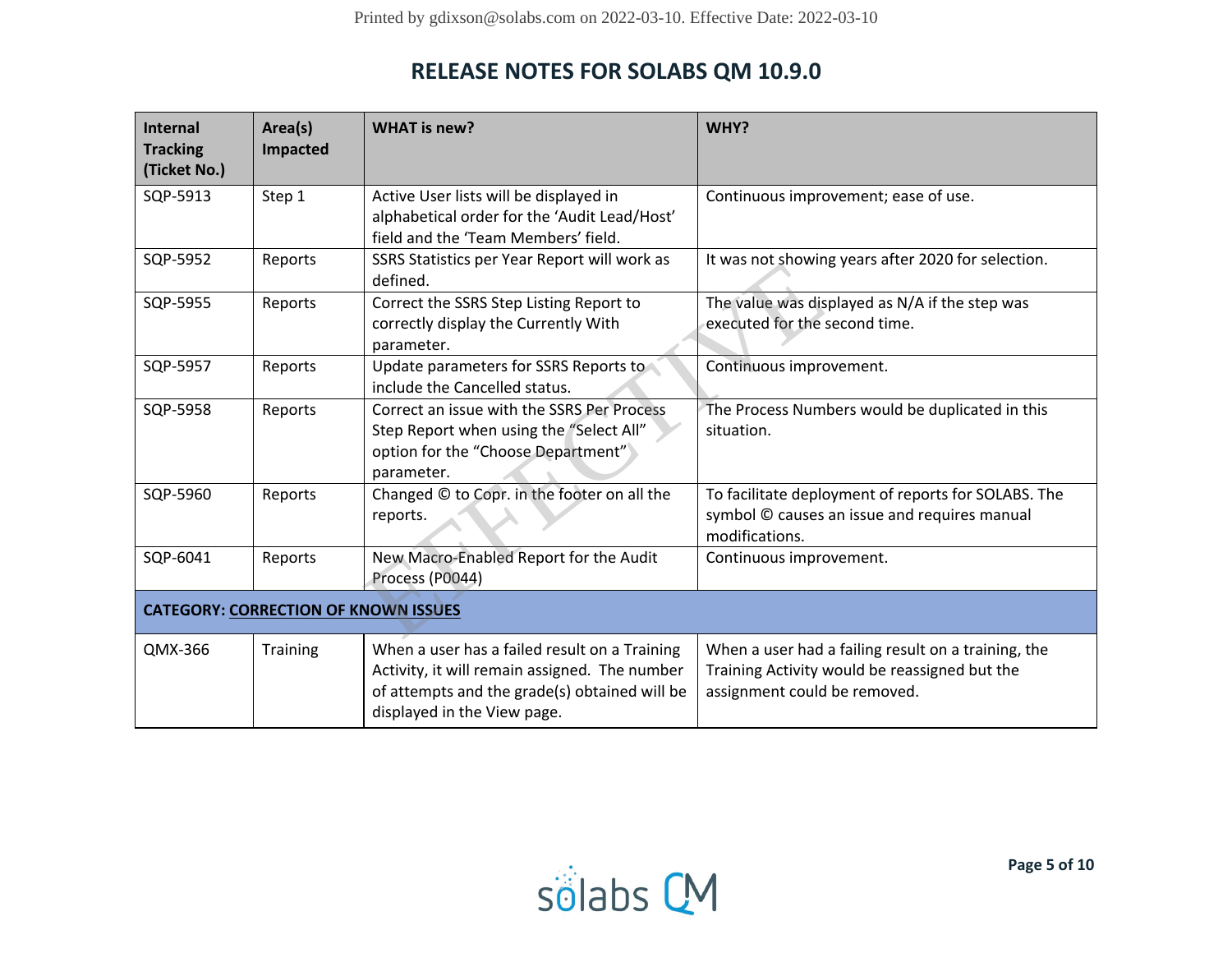| <b>Internal</b><br><b>Tracking</b><br>(Ticket No.) | Area(s)<br>Impacted | <b>WHAT is new?</b>                                                                                                                                                                                                          | WHY?                                                                                                                                                                                                                                    |
|----------------------------------------------------|---------------------|------------------------------------------------------------------------------------------------------------------------------------------------------------------------------------------------------------------------------|-----------------------------------------------------------------------------------------------------------------------------------------------------------------------------------------------------------------------------------------|
| QMX-735                                            | Training            | When a Training Activity Recurrence setting<br>is modified from No Recurrence to<br>Recurrence based on document revision,<br>Exceptions (Automatic Records) will be<br>created for Authors and/or Approvers if<br>selected. | When the Recurrence setting was changed from No<br>Recurrence to Recurrence based on Document<br>revision, Exceptions (Automatic Records) were not<br>being created when Author and/or Approvers were<br>selected.                      |
| QMX-932                                            | Training            | Correction of a typographical error in the<br>Pass Rate message for Questionmark<br><b>OnDemand Assessments.</b>                                                                                                             | When linking a Questionmark OnDemand Assessment,<br>the message under the Pass Rate field read The Pass<br>Rate has been taken form the selected assessment<br>instead of The Pass Rate has been taken from the<br>selected assessment. |
| QMX-1220                                           | <b>Training</b>     | Exceptions (Automatic Records) work as<br>defined when a Questionmark OnDemand<br>Assessment is linked to a Training Activity.                                                                                               | Exceptions (Automatic Records) were not possible<br>when a Questionmark OnDemand Assessment was<br>linked to a Training Activity.                                                                                                       |
| QMX-1260                                           | Reports             | For document-related training, the SSRS<br><b>Employee Training Compliance Report will</b><br>always display the correct version of the<br>related document.                                                                 | The version for the related document was not always<br>displayed correctly when there were many cosmetic<br>change versions.                                                                                                            |
| QMX-1261                                           | Reports             | Correct a typographical error in the Cosmetic<br>Change column of the SSRS Document<br>Inventory Detailed Report.                                                                                                            | Cosmetic was misspelled as Comestic.                                                                                                                                                                                                    |
| QMX-1262                                           | Reports             | The SSRS Job Title Training Requirements<br>Report will include document-related<br>Training Activities for document(s) at an<br>Approved, Not Effective status.                                                             | If the latest version of a document was at an<br>Approved, Not Effective status, when linked to a<br>Function Role, it was not being retrieved in the SSRS<br>Job Title Training Requirements Report.                                   |

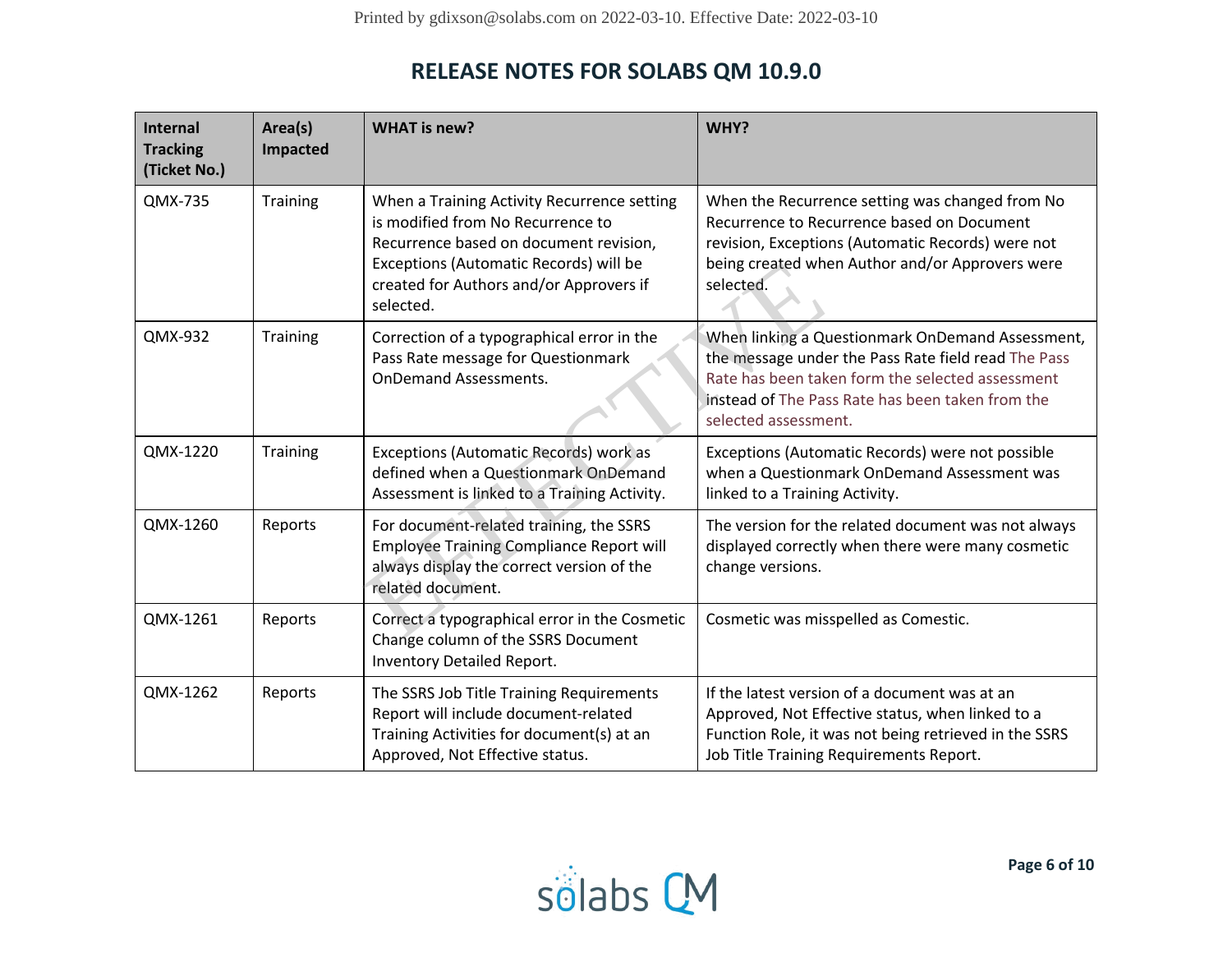| <b>Internal</b><br><b>Tracking</b><br>(Ticket No.) | Area(s)<br>Impacted | <b>WHAT is new?</b>                                                                                                                                                                                                                                  | WHY?                                                                                                                                                                                                                                                                                                                                                     |
|----------------------------------------------------|---------------------|------------------------------------------------------------------------------------------------------------------------------------------------------------------------------------------------------------------------------------------------------|----------------------------------------------------------------------------------------------------------------------------------------------------------------------------------------------------------------------------------------------------------------------------------------------------------------------------------------------------------|
| QMX-1274                                           | Reports             | The SSRS Document Inventory Reports will<br>display Approved, Not Effective versions of<br>documents as well as Approved & Effective<br>versions and the last In Process minor<br>version.                                                           | The SSRS Document Inventory Reports were not<br>displaying documents that were at an Approved, Not<br>Effective status.                                                                                                                                                                                                                                  |
| QMX-1283                                           | Document            | The following email notifications have been<br>updated to go only to approvers at the<br>current Approval Cycle Level.<br>Document To Approve Due<br>$\bullet$<br>Document To Approve Late<br>٠<br>Document to Retire Due<br>Document To Retire Late | The notification was being sent to all users in the<br>Approval Cycle, even if the cycle was not yet at the<br>Level assigned for some users.                                                                                                                                                                                                            |
| QMX-1283                                           | Training            | The Due Date displayed in the notification for<br>Assigned: Training Activity is corrected to be<br>the Due Date set for the assigned user.                                                                                                          | The Due Date that was displayed in the notification<br>was the Start Date set for the Training Activity.                                                                                                                                                                                                                                                 |
| QMX-1290                                           | Training            | Exceptions (Automatic Records) will work as<br>defined for all Assignment After Creation<br>recurrence settings.                                                                                                                                     | When Exceptions (Automatic Records) were selected<br>for Training Activities with Assignment After Creation<br>recurrence settings of either "Based on previous<br>assignments" or "Based on previously trained" and the<br>Author and/or Approvers were modified, the previous<br>authors/approvers were receiving credit and the new<br>ones were not. |
| QMX-1306                                           | Training            | Training Activities reassigned after failure of<br>a Questionmark OnDemand Assessment will<br>be accessible to the trainee.                                                                                                                          | A difference in Questionmark and SOLABS server time<br>was causing an issue with failed assessments. The<br>trainee was notified of the reassignment but was not<br>able to access it.                                                                                                                                                                   |

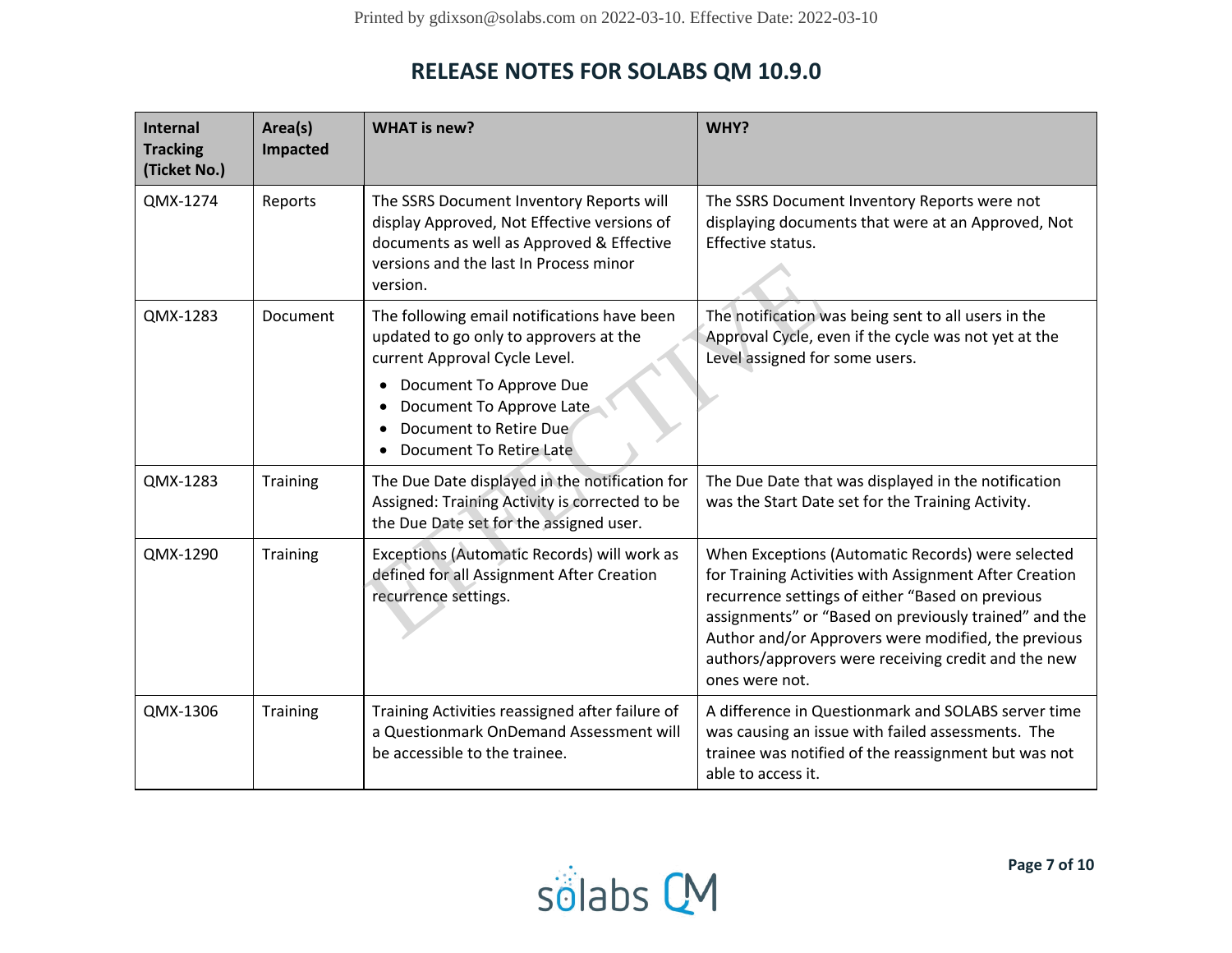| Internal<br><b>Tracking</b><br>(Ticket No.) | Area(s)<br>Impacted | <b>WHAT is new?</b>                                                                                                                                                                                                                                                                                                                                                             | WHY?                                                                                                                                                                                                                        |
|---------------------------------------------|---------------------|---------------------------------------------------------------------------------------------------------------------------------------------------------------------------------------------------------------------------------------------------------------------------------------------------------------------------------------------------------------------------------|-----------------------------------------------------------------------------------------------------------------------------------------------------------------------------------------------------------------------------|
| QMX-1326                                    | Reports             | The SSRS Document Inventory Reports will<br>correctly handle special characters such as<br>'em dash' and apostrophes when copied<br>from Word.                                                                                                                                                                                                                                  | There were issues with the use of some special<br>characters in Word documents.                                                                                                                                             |
| QMX-1327                                    | Training            | A user that has a failing assessment will now<br>be automatically reassigned without having<br>to perform the Record my Training action.<br>The Grade obtained will be displayed in the<br>Training Activity view page and a message<br>will be displayed to the user that the<br>assessment was performed with a failing<br>result and that it needs to be performed<br>again. | The user was being directed back to the SOLABS QM<br>Login Page and then to the Record my Training page,<br>where they had to perform the Record my Training<br>action before the Training Activity would be<br>reassigned. |
| QMX-1329                                    | Training            | When a Training Activity is linked to a<br>Questionmark OnDemand Assessment, the<br><b>Record Training from External Record</b><br>function will be hidden.                                                                                                                                                                                                                     | The Record Training from External Record function<br>was not correctly working because Training<br>Administrators have no way to see actual<br>Questionmark OnDemand Assessment results for a<br>trainee.                   |
| QMX-1363                                    | Reports             | The SSRS Training Compliance Report<br>calculations will take into account<br>completion of assignments on documents<br>that are at an Approved, Not Effective status.                                                                                                                                                                                                          | Percent Compliance calculations were not considering<br>completion of a document-related Training Activity<br>where the document was at an Approved, Not<br>Effective status.                                               |
| QMX-1378                                    | Training            | Questionmark OnDemand programming will<br>be based on the SOLABS Unique ID instead of<br>the Username.                                                                                                                                                                                                                                                                          | Interface improvement.                                                                                                                                                                                                      |
| QMX-1391                                    | Reports             | The SSRS Document Inventory Detailed<br>Report and With DOC Process Info Report<br>will work consistently.                                                                                                                                                                                                                                                                      | These reports did not always work consistently if there<br>was too much related data. (Corrected with 10.8.2;<br>official with 10.9.0).                                                                                     |

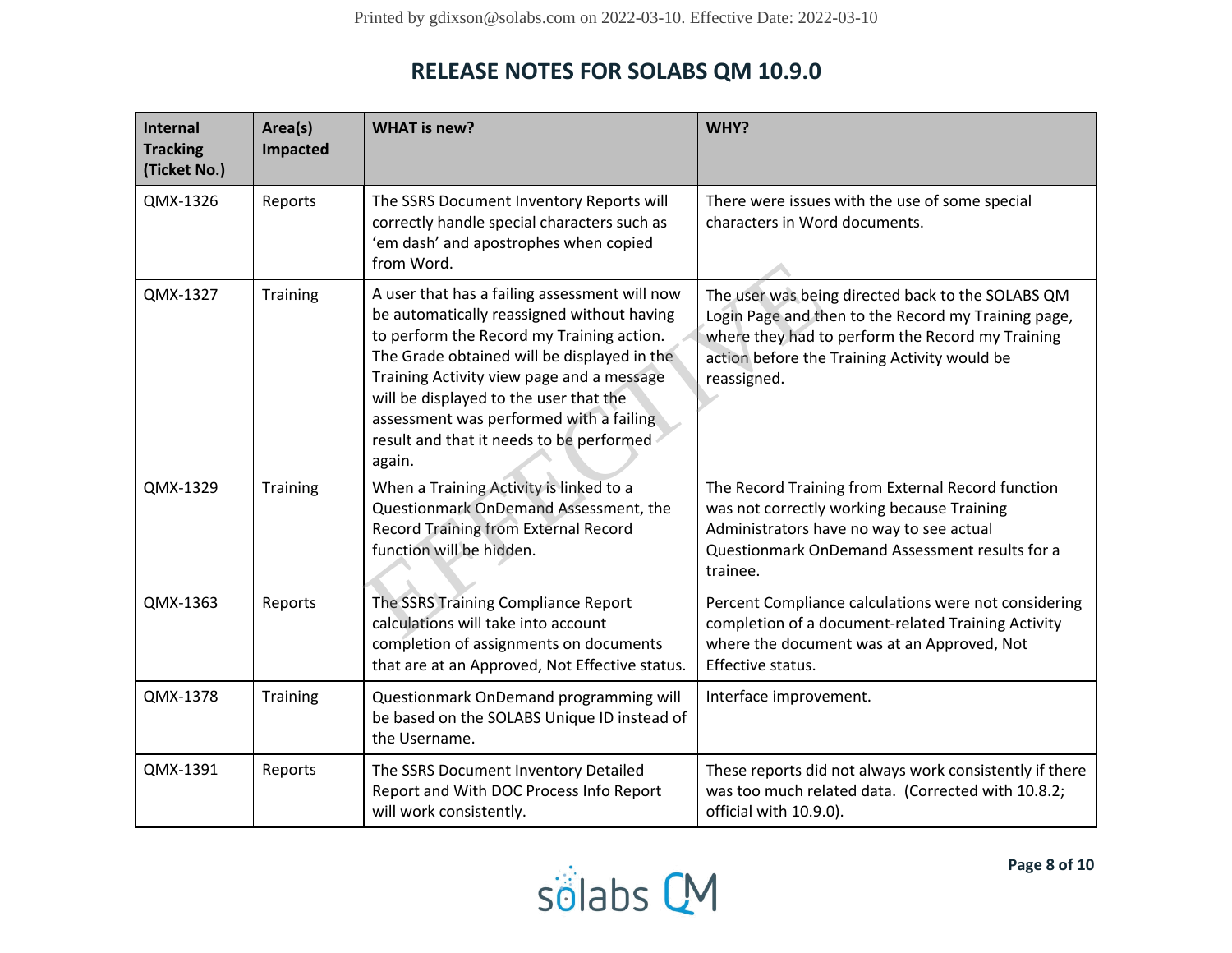| <b>Internal</b><br><b>Tracking</b><br>(Ticket No.) | Area(s)<br>Impacted | <b>WHAT is new?</b>                                                                                                                                                                                                                                                                                    | WHY?                                                                                                                                                                                                                                                                |
|----------------------------------------------------|---------------------|--------------------------------------------------------------------------------------------------------------------------------------------------------------------------------------------------------------------------------------------------------------------------------------------------------|---------------------------------------------------------------------------------------------------------------------------------------------------------------------------------------------------------------------------------------------------------------------|
| QMX-1407                                           | Reports             | The DS Workflow Report is updated to<br>properly display only active review, approval<br>and retire tasks.                                                                                                                                                                                             | There was an issue with the report that resulted in<br>tasks still being displayed even after a version had<br>been rejected or the cycle had been stopped. Tasks<br>were also displayed as pending for users at a higher<br>approval level than the current cycle. |
| QMX-1408                                           | Reports             | The DS Document Workflow report is<br>updated to properly display the Approval<br>Cycle Level.                                                                                                                                                                                                         | There was no value displayed in the column cycleLevel.                                                                                                                                                                                                              |
| QMX-1413                                           | Reports             | Excel DS_Process_Task Report will work<br>consistently.                                                                                                                                                                                                                                                | There were issues with this report that caused NULL<br>values for Process Status.                                                                                                                                                                                   |
| QMX-1418                                           | Training            | Add the E-signature component for the<br>Grade End Users function.                                                                                                                                                                                                                                     | Training Administrators were not prompted to enter<br>an e-signature when using the Grade End Users<br>function.                                                                                                                                                    |
|                                                    |                     | CATEGORY: SECURITY AND PERFORMANCE ENHANCEMENT                                                                                                                                                                                                                                                         |                                                                                                                                                                                                                                                                     |
| QMX-1283                                           | User<br>Management  | The following email notifications will no<br>longer be sent to users with the SOLABS<br>System Administrator role or SOLABS Help<br>Desk role:<br>AD Account Created<br>NEW AD Account Created<br><b>AD Account Activated</b><br>AD Password Reset<br>Account Login Type Modified (SOLABS<br>Identity) | This is to better protect the Temporary Password<br>information that is sent to the user within these<br>emails. They will only go to the impacted user.                                                                                                            |